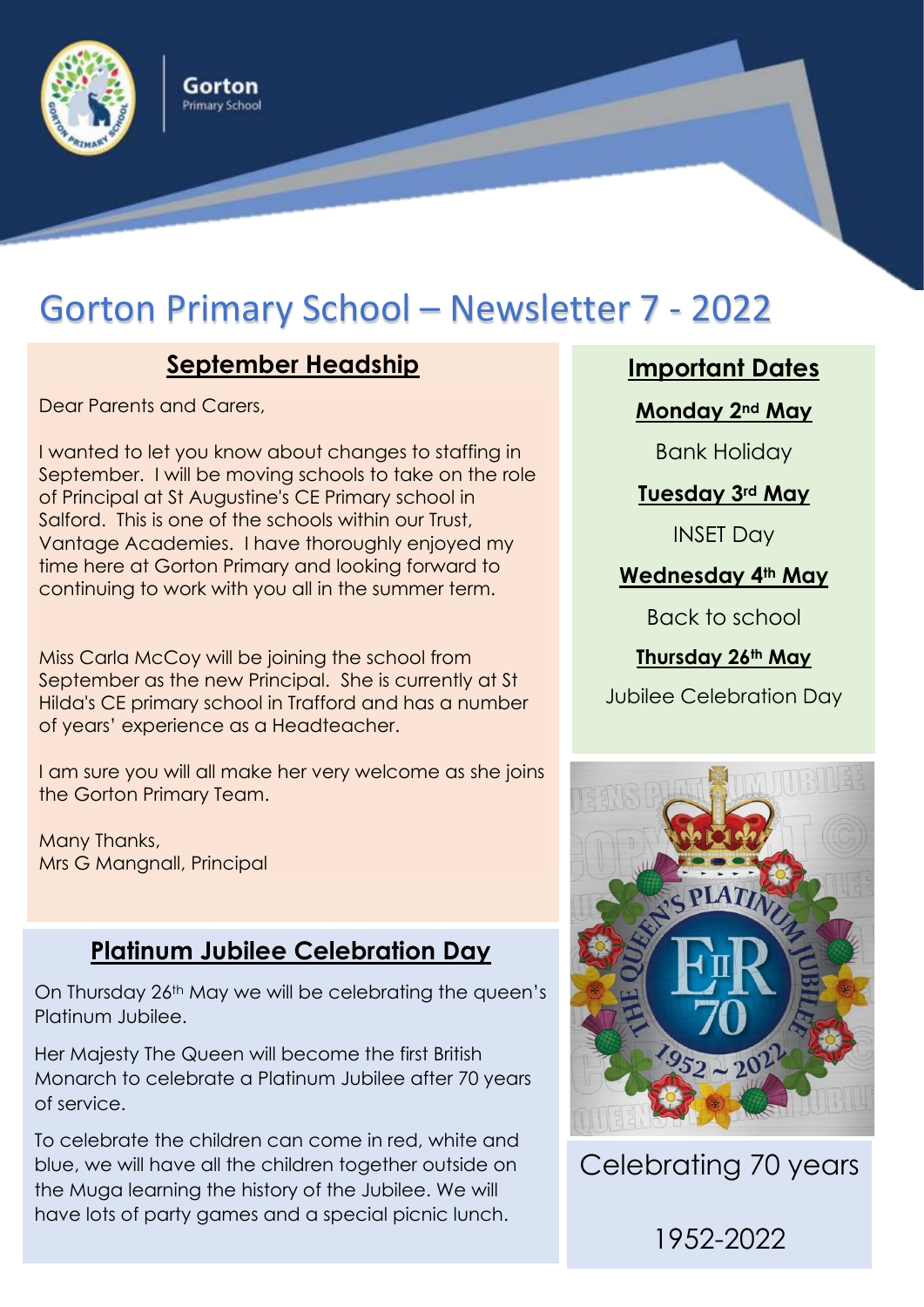

### **Breakfast Club**

As some of you will be aware Miss Moroney runs a breakfast club every morning for £1.00 a day.

From next week our breakfast club will now open earlier at 8.05am, If you would like your child to attend breakfast club please come and let Miss Dunning so she can book your child on.

Payments is to be made prior to attending and must be paid on Arbor, no cash.



#### **After School Clubs:**

Last half term Mrs Jones and Miss Dunning ran a coding club for some Year 3 pupils.

They really enjoyed learning how to programme games and design their own.

Well done to all these pupils for completing coding club.

# **School Gates**

The school gates will now be opened at **8.40am** every morning. Classroom doors however will remain closed until **8.50am**. This will now allow parents to be on school grounds ready for 8.50am for their children to go straight into class.

The school gates will be locked at 9.00am, if you are late you will have to come through the office where you **MUST** sign your children in using the Inventry system. This is so important as class registers will have been done so to make sure your child gets an attendance mark you have to sign them in.

Please can we ask that you keep close supervision on your children in the morning if they use the play equipment before classroom doors are opened. Thank you.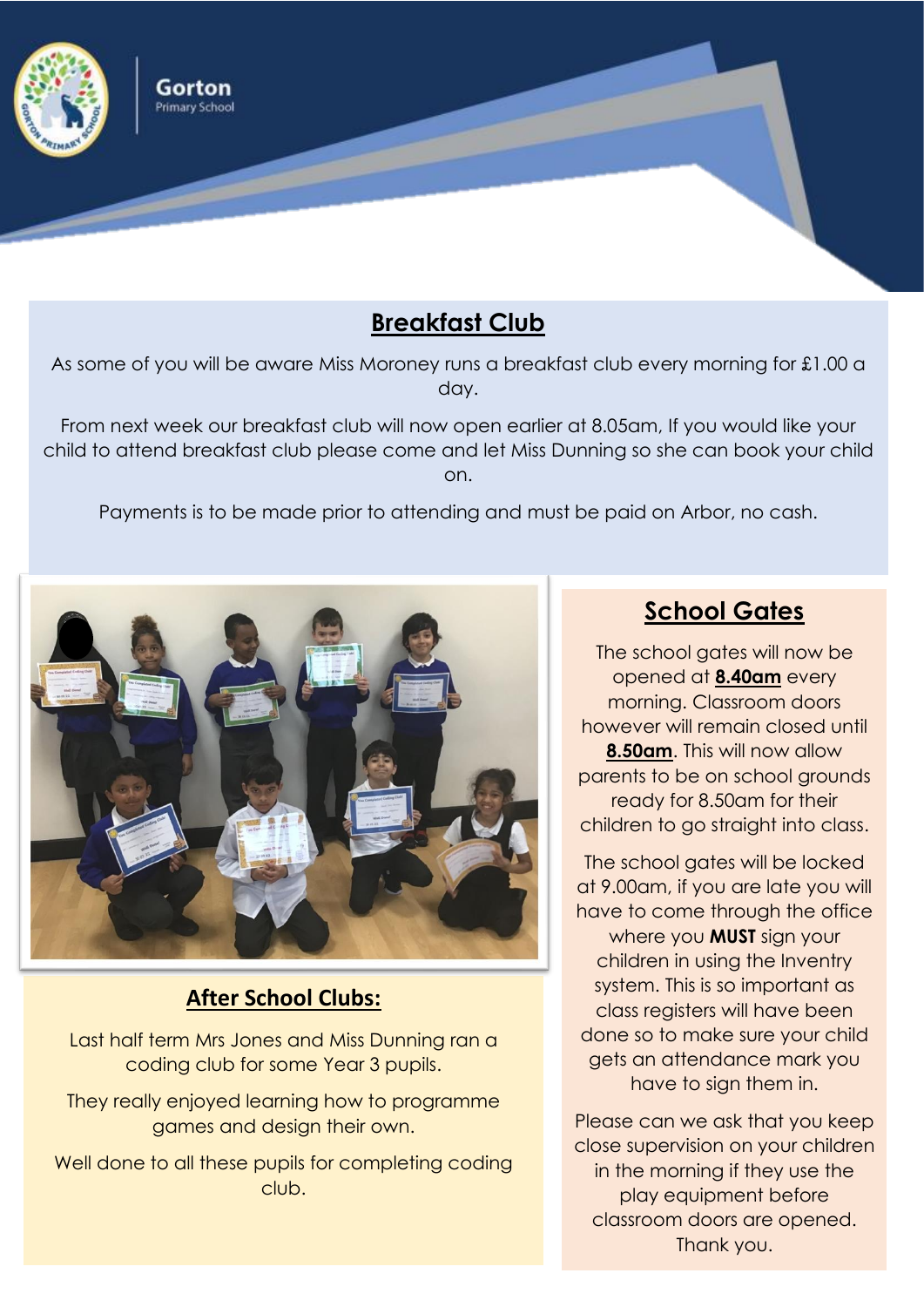

Gorton **Primary School** 



Everybody looked amazing on our celebration for Eid day. The girls wore beautiful dresses and the boys looked very smart.

The children enjoyed their celebration parties and their food tasters. Class teachers took lots of photos for parents.

We hope you all have a lovely Eid Murbarak.



#### **Eid Mubarak**

Eid is a time of celebration for Muslim people, people will say Eid Murabak which means `Have a Blessed Eid`.

Eid al-Fitr is the festival that marks the end of Ramadan and the fast. It lasts for three days.

During Eid, Muslims thank Allah for the help and strength he gave them when they fasted.

The festival starts when the new moon is seen in the sky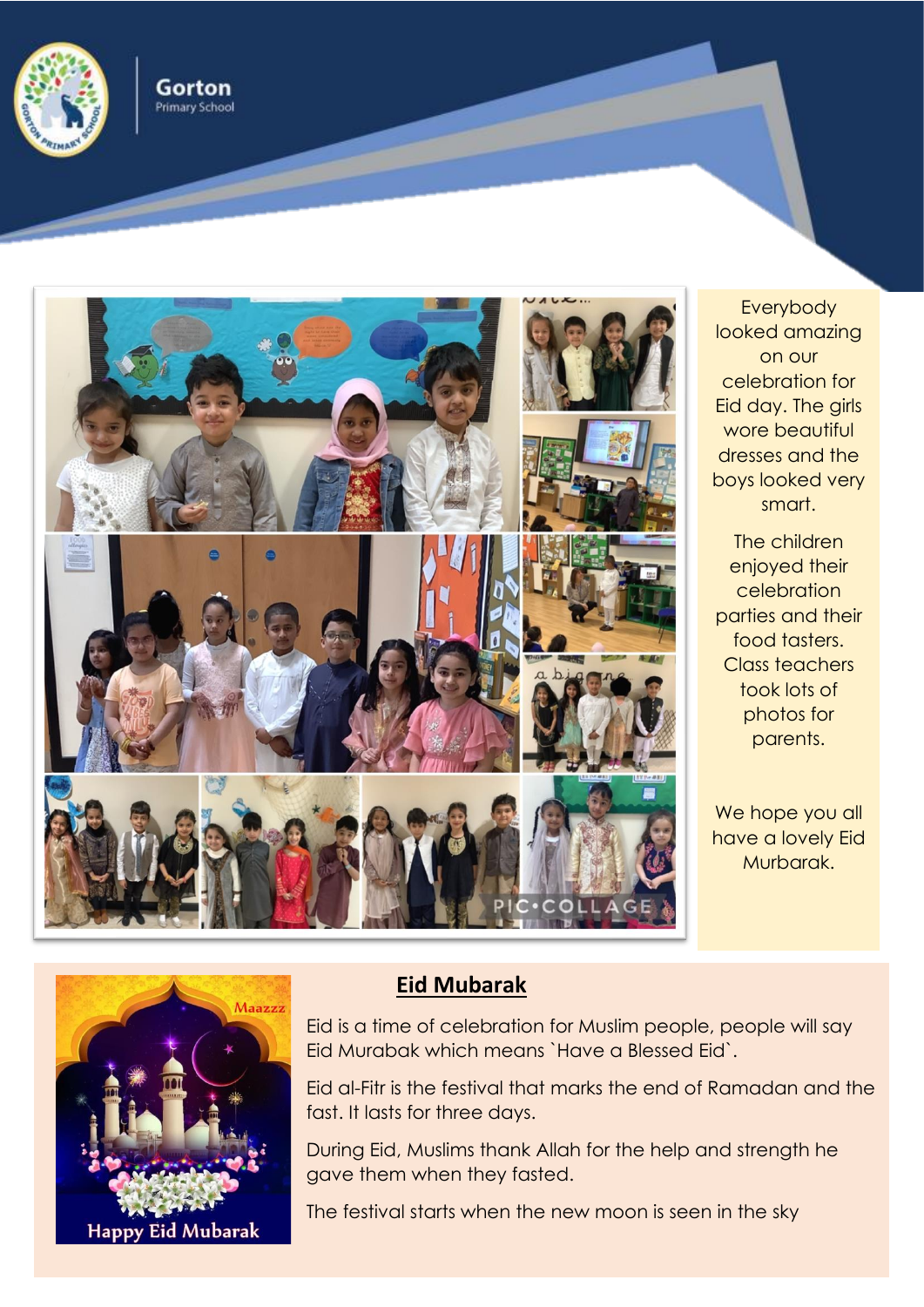

# **After school clubs: Summer 1 timetable**

We are offering a wide range of clubs and activities below during this half term. Please see timetable and availability as shown below.

| Club:                    | Day:                     | Year group:       | <b>Ran by:</b>             | <b>Availability:</b> |
|--------------------------|--------------------------|-------------------|----------------------------|----------------------|
| Storytelling             | Monday<br>afterschool    | Reception         | <b>Miss Male</b>           | 2 spaces             |
| <b>Fun Fitness</b>       | Monday<br>afterschool    | Year 2            | Mr Howell                  | <b>Full</b>          |
| Sports                   | Tuesday<br>afterschool   | Year 1            | Progressive<br>sports      | Full                 |
| Sports                   | Wednesday<br>afterschool | Year 2            | Progressive<br>sports      | <b>Full</b>          |
| Phonics                  | Thursday<br>Lunchtime    | Year 1            | Mr Bowden                  | 6 spaces             |
| Sports                   | Thursday<br>afterschool  | Reception         | Progressive<br>sports      | 1 spaces             |
| British Sign<br>Language | Thursday<br>afterschool  | Year <sub>3</sub> | Miss Raffel /<br>Mrs Spink | 3 spaces             |
| Wellbeing                | Thursday<br>afterschool  | Year 1            | <b>Miss Pervez</b>         | Full                 |
| Sports                   | Friday<br>afterschool    | Year <sub>3</sub> | Progressive<br>sports      | Full                 |

All our clubs are set up on Arbor. If you want to sign your child up to any of our clubs and activities, please log in to your parent portal app where this will be available.

We will be sending out the letter for next half term's club over the next few weeks via email, this is done on a first come first serve basis and once they are full it will no longer allow parents to sign up.

Keep a look out!!